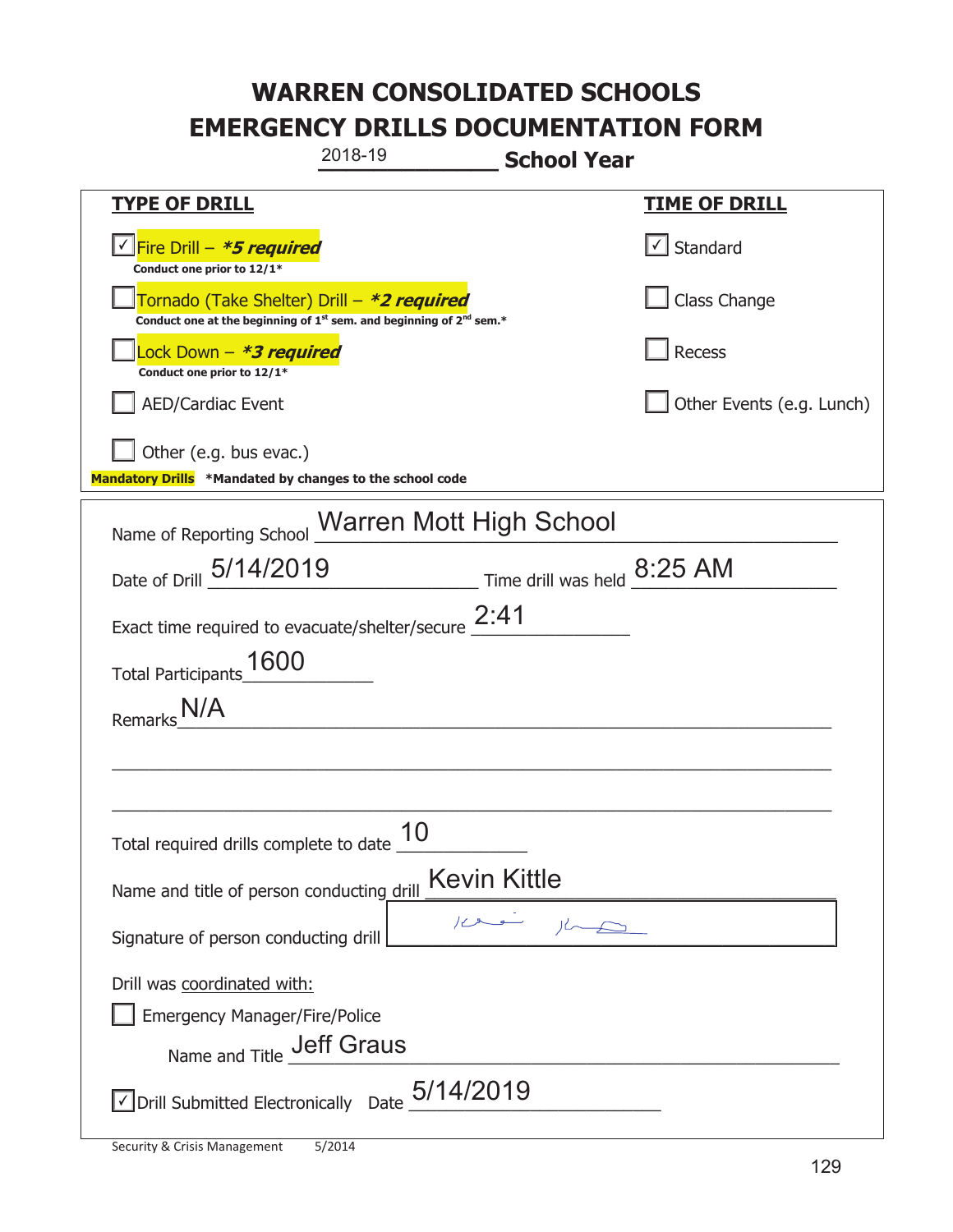|                                                                                                         | 2018-19                                                                                     | <b>School Year</b>          |                           |
|---------------------------------------------------------------------------------------------------------|---------------------------------------------------------------------------------------------|-----------------------------|---------------------------|
| <b>TYPE OF DRILL</b>                                                                                    |                                                                                             |                             | <u>TIME OF DRILL</u>      |
| Fire Drill - *5 required<br>Conduct one prior to 12/1*                                                  |                                                                                             |                             | Standard                  |
| Tornado (Take Shelter) Drill – *2 required                                                              | Conduct one at the beginning of 1 <sup>st</sup> sem. and beginning of 2 <sup>nd</sup> sem.* |                             | Class Change              |
| Lock Down - *3 required<br>Conduct one prior to 12/1*                                                   |                                                                                             |                             | <b>Recess</b>             |
| <b>AED/Cardiac Event</b>                                                                                |                                                                                             |                             | Other Events (e.g. Lunch) |
| Other (e.g. bus evac.)<br>Mandatory Drills *Mandated by changes to the school code                      |                                                                                             |                             |                           |
| Name of Reporting School Warren Mott High School                                                        |                                                                                             |                             |                           |
| Date of Drill 4-18-2019                                                                                 |                                                                                             | Time drill was held 8:00 AM |                           |
| Exact time required to evacuate/shelter/secure $2:51$                                                   |                                                                                             |                             |                           |
| 1500<br><b>Total Participants</b>                                                                       |                                                                                             |                             |                           |
| Remarks                                                                                                 |                                                                                             |                             |                           |
|                                                                                                         |                                                                                             |                             |                           |
|                                                                                                         |                                                                                             |                             |                           |
| Total required drills complete to date _                                                                | Q                                                                                           |                             |                           |
| Name and title of person conducting drill                                                               |                                                                                             | <b>Kevin Kittle</b>         |                           |
| Signature of person conducting drill                                                                    |                                                                                             |                             |                           |
| Drill was coordinated with:<br><b>Emergency Manager/Fire/Police</b><br>Name and Title <b>Jeff Graus</b> |                                                                                             |                             |                           |
| $\vee$ Drill Submitted Electronically Date $\_^{4/18/2019}$                                             |                                                                                             |                             |                           |

T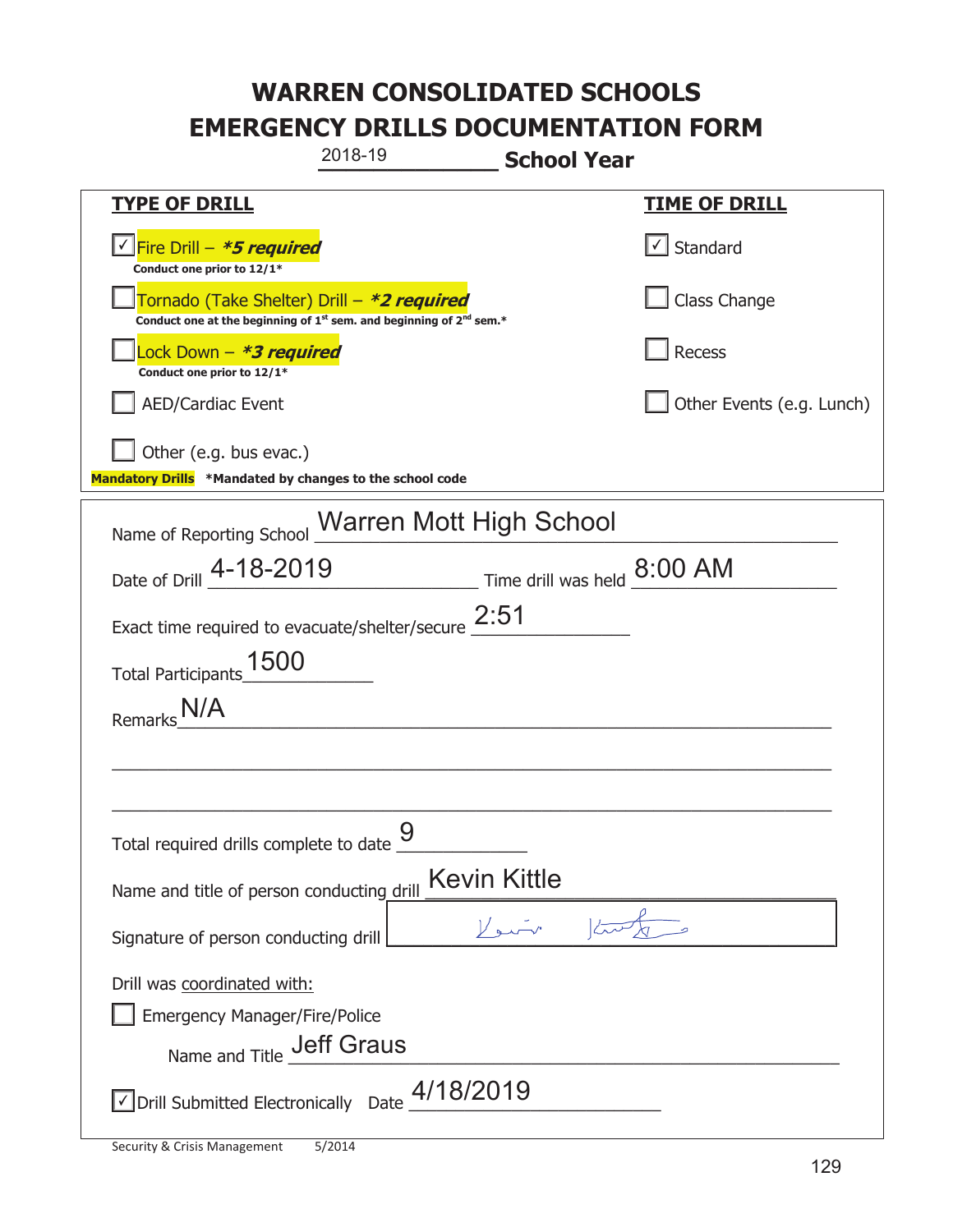|                                                                                                  | 2018-19                                                                                     | <b>School Year</b>          |                           |
|--------------------------------------------------------------------------------------------------|---------------------------------------------------------------------------------------------|-----------------------------|---------------------------|
| <b>TYPE OF DRILL</b>                                                                             |                                                                                             |                             | <b>TIME OF DRILL</b>      |
| Fire Drill - *5 required<br>Conduct one prior to 12/1*                                           |                                                                                             |                             | √ Standard                |
| Tornado (Take Shelter) Drill – *2 required                                                       | Conduct one at the beginning of 1 <sup>st</sup> sem. and beginning of 2 <sup>nd</sup> sem.* |                             | Class Change              |
| Lock Down – <i>*<b>3 required</b></i><br>Conduct one prior to 12/1*                              |                                                                                             |                             | Recess                    |
| <b>AED/Cardiac Event</b>                                                                         |                                                                                             |                             | Other Events (e.g. Lunch) |
| Other (e.g. bus evac.)<br>Mandatory Drills *Mandated by changes to the school code               |                                                                                             |                             |                           |
| Name of Reporting School Marren Mott                                                             |                                                                                             |                             |                           |
| Date of Drill 3/29/2019                                                                          |                                                                                             | Time drill was held 7:30 AM |                           |
| Exact time required to evacuate/shelter/secure $2:31$                                            |                                                                                             |                             |                           |
| Total Participants_1500                                                                          |                                                                                             |                             |                           |
| Remarks                                                                                          |                                                                                             |                             |                           |
|                                                                                                  |                                                                                             |                             |                           |
|                                                                                                  |                                                                                             |                             |                           |
| Total required drills complete to date $\underline{\mathcal{8}}$                                 |                                                                                             |                             |                           |
| Name and title of person conducting drill                                                        |                                                                                             | <b>Kevin Kittle</b>         |                           |
| Signature of person conducting drill                                                             |                                                                                             |                             |                           |
| Drill was coordinated with:<br><b>Emergency Manager/Fire/Police</b><br>Name and Title Jeff Graus |                                                                                             |                             |                           |
| $\vee$ Drill Submitted Electronically Date $3/29/2019$                                           |                                                                                             |                             |                           |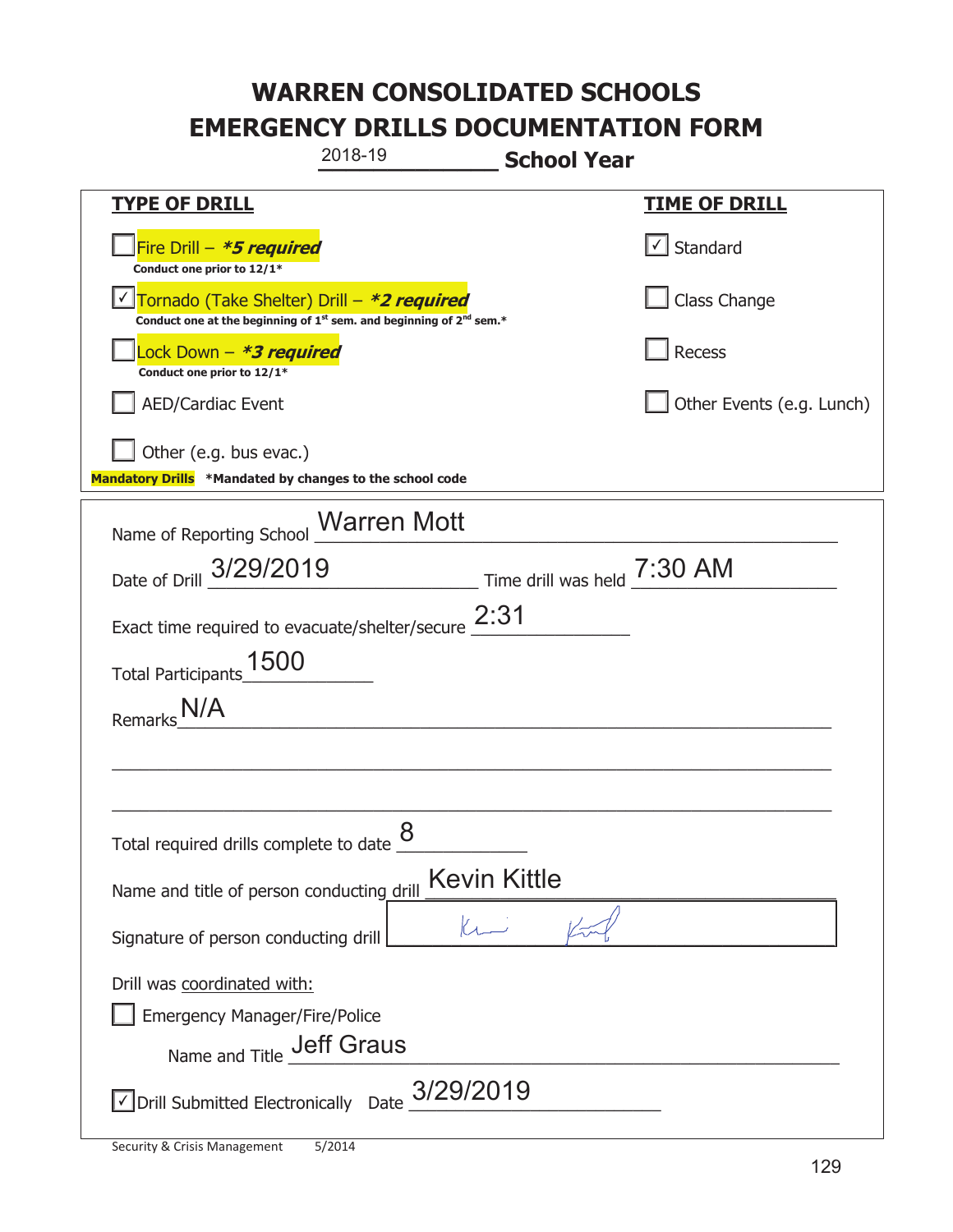|                                                                                                                       | 2018-2019 | <b>School Year</b> |                           |
|-----------------------------------------------------------------------------------------------------------------------|-----------|--------------------|---------------------------|
| <b>TYPE OF DRILL</b>                                                                                                  |           |                    | <u>TIME OF DRILL</u>      |
| Fire Drill - *5 required<br>Conduct one prior to 12/1*                                                                |           |                    | $\lfloor$ Standard        |
| Tornado (Take Shelter) Drill – *2 required<br>Conduct one at the beginning of $1st$ sem. and beginning of $2nd$ sem.* |           |                    | Class Change              |
| ock Down – <b>*3 required</b><br>Conduct one prior to 12/1*                                                           |           |                    | Recess                    |
| <b>AED/Cardiac Event</b>                                                                                              |           |                    | Other Events (e.g. Lunch) |
| Other (e.g. bus evac.)<br>Mandatory Drills *Mandated by changes to the school code                                    |           |                    |                           |
| Name of Reporting School Warren Mott High School                                                                      |           |                    |                           |
| Date of Drill 1-10-2019 Time drill was held 1:45 PM                                                                   |           |                    |                           |
| Exact time required to evacuate/shelter/secure $2:34$                                                                 |           |                    |                           |
| Total Participants_1650                                                                                               |           |                    |                           |
| <b>Remark</b>                                                                                                         |           |                    |                           |
|                                                                                                                       |           |                    |                           |
|                                                                                                                       |           |                    |                           |
| Total required drills complete to date $\frac{6}{6}$                                                                  |           |                    |                           |
| Name and title of person conducting drill                                                                             |           | Kevin Kittle       |                           |
| Signature of person conducting drill                                                                                  |           | Kerry Kin          |                           |
| Drill was coordinated with:                                                                                           |           |                    |                           |
| <b>Emergency Manager/Fire/Police</b><br>Name and Title <b>Jeff Graus</b>                                              |           |                    |                           |
|                                                                                                                       |           |                    |                           |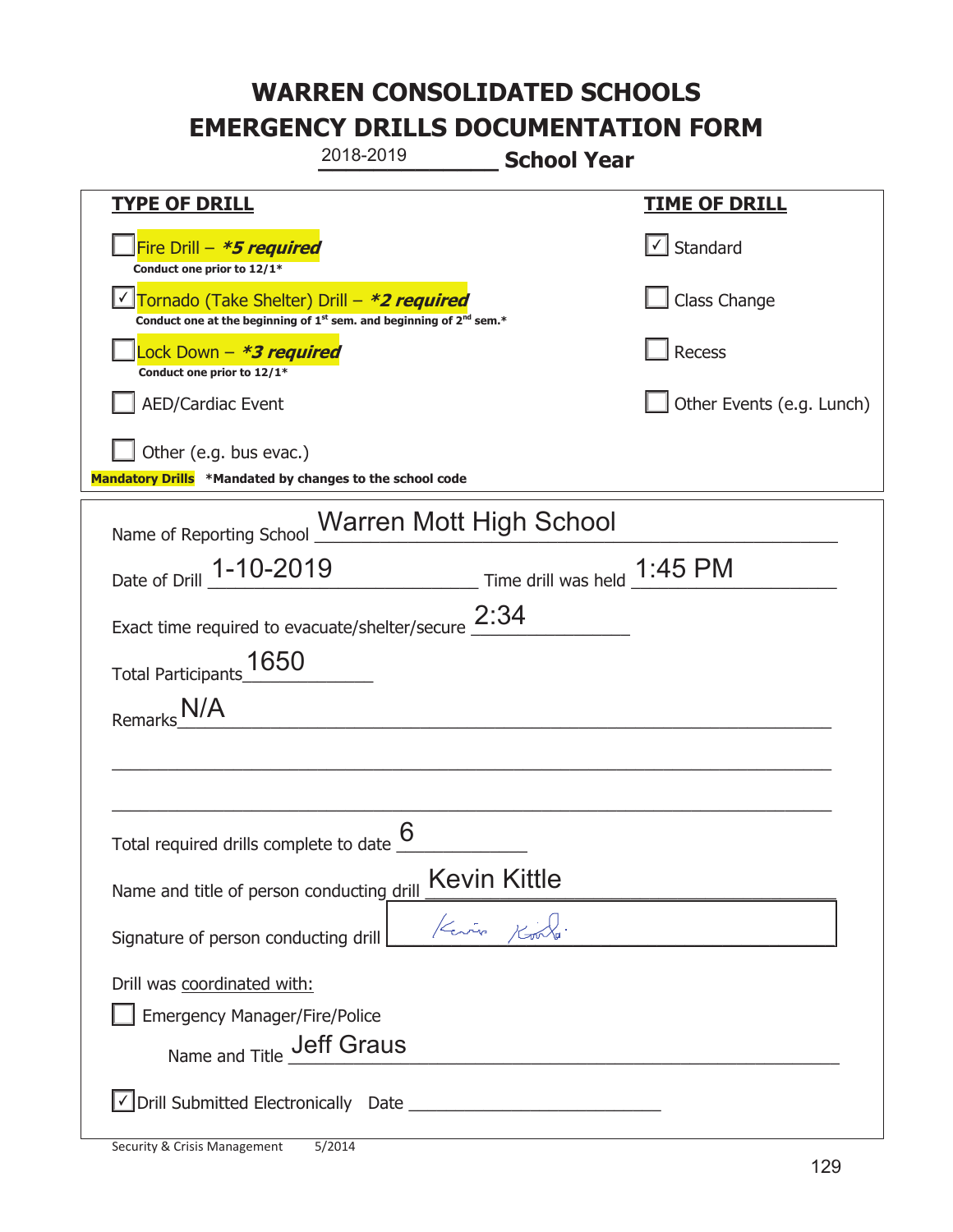**\_\_\_\_\_\_\_\_\_\_\_\_\_ School Year** 

| <u>TYPE OF DRILL</u>                                                                                                                      | <b>TIME OF DRILL</b>              |  |  |  |
|-------------------------------------------------------------------------------------------------------------------------------------------|-----------------------------------|--|--|--|
| Fire Drill - *5 required<br>Conduct one prior to 12/1*                                                                                    | $\lfloor \angle \rfloor$ Standard |  |  |  |
| Tornado (Take Shelter) Drill – *2 required<br>Conduct one at the beginning of 1 <sup>st</sup> sem. and beginning of 2 <sup>nd</sup> sem.* | Class Change                      |  |  |  |
| $ $ Lock Down - <b>*3 required</b><br>Conduct one prior to 12/1*                                                                          | Recess                            |  |  |  |
| <b>AED/Cardiac Event</b>                                                                                                                  | Other Events (e.g. Lunch)         |  |  |  |
| Other (e.g. bus evac.)<br>Mandatory Drills *Mandated by changes to the school code                                                        |                                   |  |  |  |
| Name of Reporting School Warren Mott High School                                                                                          |                                   |  |  |  |
| Date of Drill 12/7/2018 Time drill was held 12:30                                                                                         |                                   |  |  |  |
| Exact time required to evacuate/shelter/secure $3:12$                                                                                     |                                   |  |  |  |
| Total Participants 1650                                                                                                                   |                                   |  |  |  |
| Remarks N/A                                                                                                                               |                                   |  |  |  |
|                                                                                                                                           |                                   |  |  |  |
|                                                                                                                                           |                                   |  |  |  |
| Total required drills complete to date                                                                                                    |                                   |  |  |  |
| <b>Kevin Kittle</b><br>Name and title of person conducting drill                                                                          |                                   |  |  |  |
| Signature of person conducting drill                                                                                                      |                                   |  |  |  |
| Drill was coordinated with:                                                                                                               |                                   |  |  |  |
| <b>Emergency Manager/Fire/Police</b>                                                                                                      |                                   |  |  |  |
| Name and Title <b>Jeff Graus</b>                                                                                                          |                                   |  |  |  |
| $\triangledown$ Drill Submitted Electronically Date $\_12/7/2018$                                                                         |                                   |  |  |  |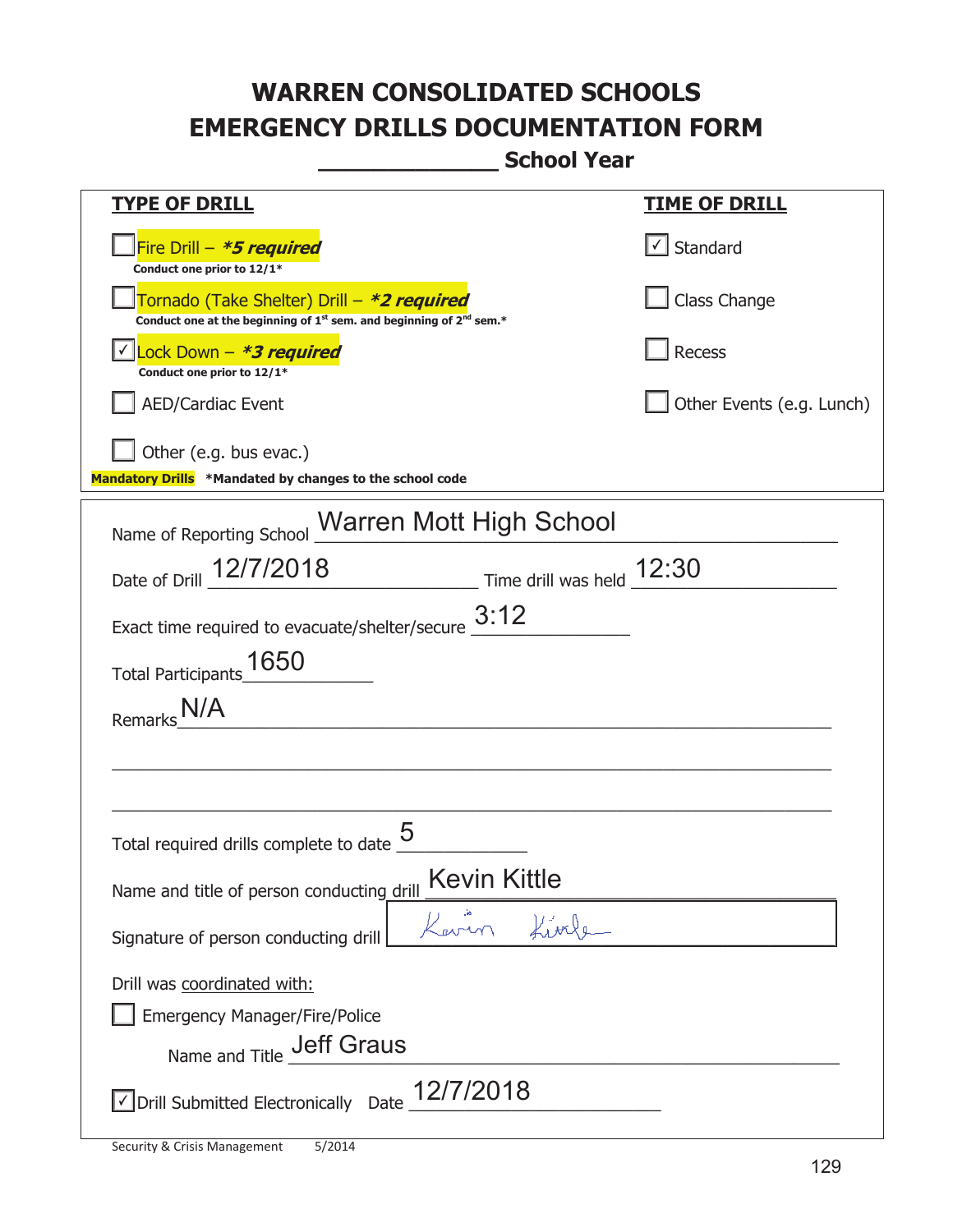|                                                                                                         | 2018-19                                                                                     | <b>School Year</b>           |                           |
|---------------------------------------------------------------------------------------------------------|---------------------------------------------------------------------------------------------|------------------------------|---------------------------|
| <b>TYPE OF DRILL</b>                                                                                    |                                                                                             |                              | <b>TIME OF DRILL</b>      |
| Fire Drill - <b>*5 required</b><br>Conduct one prior to 12/1*                                           |                                                                                             |                              | Standard                  |
| Tornado (Take Shelter) Drill – *2 required                                                              | Conduct one at the beginning of 1 <sup>st</sup> sem. and beginning of 2 <sup>nd</sup> sem.* |                              | Class Change              |
| Lock Down – <i>*<b>3 required</b></i><br>Conduct one prior to 12/1*                                     |                                                                                             |                              | <b>Recess</b>             |
| <b>AED/Cardiac Event</b>                                                                                |                                                                                             |                              | Other Events (e.g. Lunch) |
| Other (e.g. bus evac.)<br>Mandatory Drills *Mandated by changes to the school code                      |                                                                                             |                              |                           |
| Name of Reporting School Warren Mott High School                                                        |                                                                                             |                              |                           |
| Date of Drill 11/13/2018                                                                                |                                                                                             | Time drill was held _1:20 PM |                           |
| Exact time required to evacuate/shelter/secure                                                          |                                                                                             | 3:09                         |                           |
| 1650<br><b>Total Participants</b>                                                                       |                                                                                             |                              |                           |
| Remarks                                                                                                 |                                                                                             |                              |                           |
|                                                                                                         |                                                                                             |                              |                           |
|                                                                                                         |                                                                                             |                              |                           |
| Total required drills complete to date $\Box$                                                           | 4                                                                                           |                              |                           |
| Name and title of person conducting drill                                                               | <b>Kevin Kittle</b>                                                                         |                              |                           |
| Signature of person conducting drill                                                                    |                                                                                             |                              |                           |
| Drill was coordinated with:<br><b>Emergency Manager/Fire/Police</b><br>Name and Title <b>Jeff Graus</b> |                                                                                             |                              |                           |
| √ Drill Submitted Electronically Date                                                                   | 11/13/2018                                                                                  |                              |                           |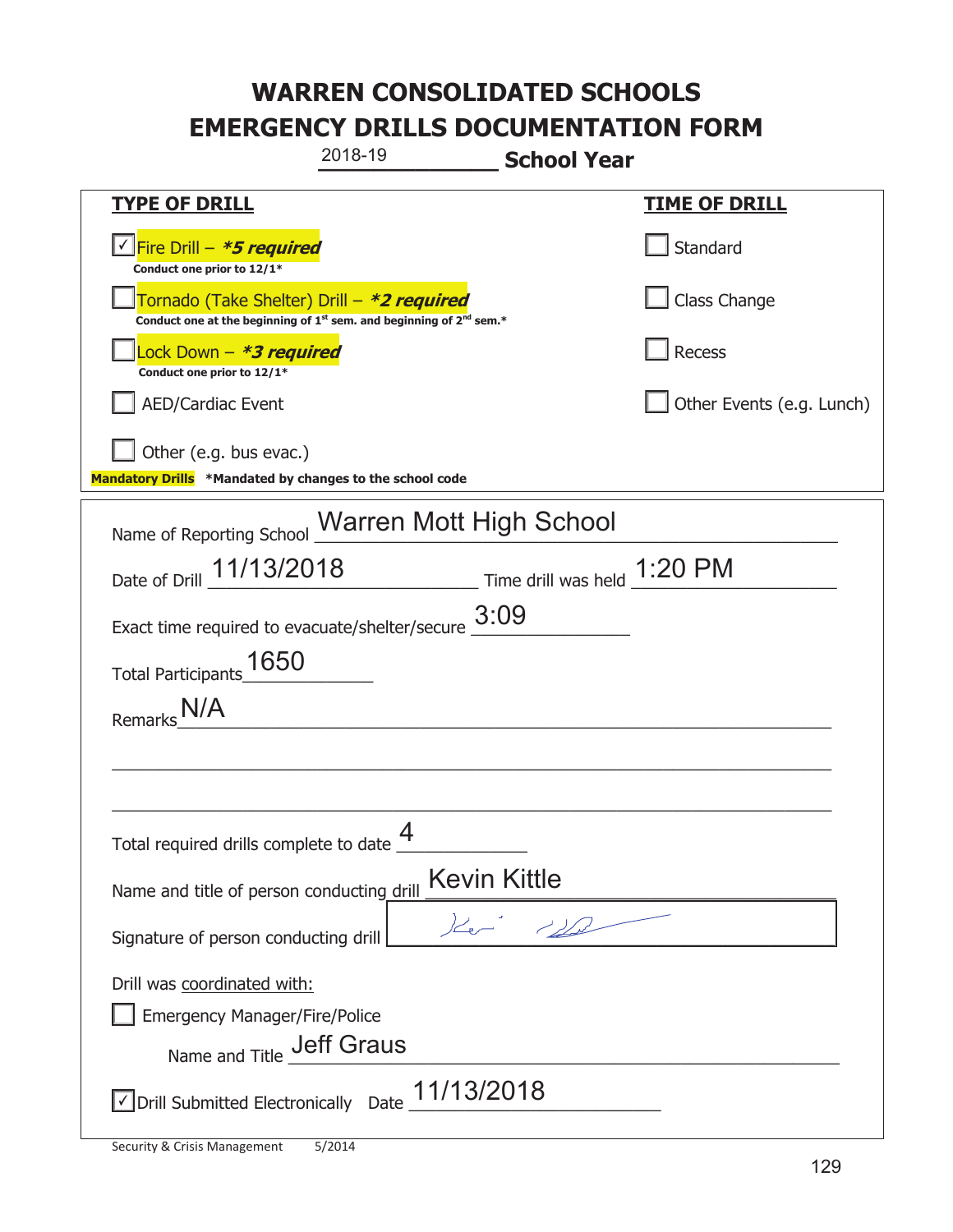|                                                                                                         | 2018-19                                                                                     | <b>School Year</b>          |                           |
|---------------------------------------------------------------------------------------------------------|---------------------------------------------------------------------------------------------|-----------------------------|---------------------------|
| <u>TYPE OF DRILL</u>                                                                                    |                                                                                             |                             | <u>TIME OF DRILL</u>      |
| Fire Drill - *5 required<br>Conduct one prior to 12/1*                                                  |                                                                                             |                             | Standard                  |
| Tornado (Take Shelter) Drill – *2 required                                                              | Conduct one at the beginning of 1 <sup>st</sup> sem. and beginning of 2 <sup>nd</sup> sem.* |                             | Class Change              |
| Lock Down - <b>*3 required</b><br>Conduct one prior to 12/1*                                            |                                                                                             |                             | Recess                    |
| <b>AED/Cardiac Event</b>                                                                                |                                                                                             |                             | Other Events (e.g. Lunch) |
| Other (e.g. bus evac.)<br>Mandatory Drills *Mandated by changes to the school code                      |                                                                                             |                             |                           |
| Name of Reporting School Warren Mott High School                                                        |                                                                                             |                             |                           |
| Date of Drill 10/11/18                                                                                  |                                                                                             | $\frac{1.30 \text{ PM}}{2}$ |                           |
| Exact time required to evacuate/shelter/secure                                                          |                                                                                             | 3:41                        |                           |
| 1675<br><b>Total Participants</b>                                                                       |                                                                                             |                             |                           |
| Remarks                                                                                                 |                                                                                             |                             |                           |
|                                                                                                         |                                                                                             |                             |                           |
|                                                                                                         |                                                                                             |                             |                           |
| Total required drills complete to date $\frac{6}{5}$                                                    | 3                                                                                           |                             |                           |
| Name and title of person conducting drill                                                               |                                                                                             | <b>Kevin Kittle</b>         |                           |
| Signature of person conducting drill                                                                    | ビ                                                                                           |                             |                           |
| Drill was coordinated with:<br><b>Emergency Manager/Fire/Police</b><br>Name and Title <b>Jeff Graus</b> |                                                                                             |                             |                           |
| √ Drill Submitted Electronically Date                                                                   | 10/11/2018                                                                                  |                             |                           |

t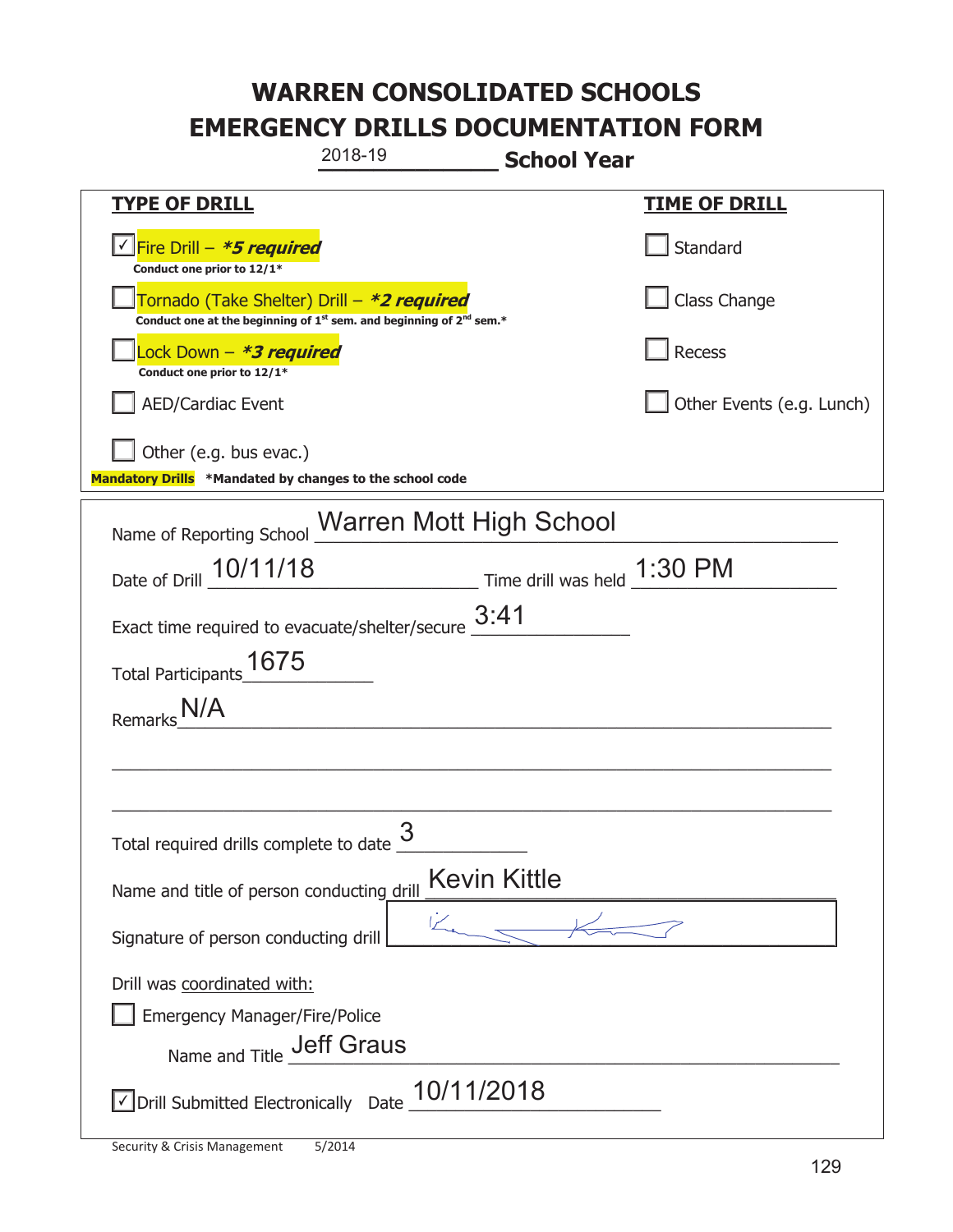|                                                                                                   | 2018-2019                                                                                   | <b>School Year</b>                       |                           |
|---------------------------------------------------------------------------------------------------|---------------------------------------------------------------------------------------------|------------------------------------------|---------------------------|
| <b>TYPE OF DRILL</b>                                                                              |                                                                                             |                                          | <u>TIME OF DRILL</u>      |
| Fire Drill - *5 required<br>Conduct one prior to 12/1*                                            |                                                                                             |                                          | Standard                  |
| Tornado (Take Shelter) Drill – *2 required                                                        | Conduct one at the beginning of 1 <sup>st</sup> sem. and beginning of 2 <sup>nd</sup> sem.* |                                          | Class Change              |
| Lock Down - *3 required<br>Conduct one prior to 12/1*                                             |                                                                                             |                                          | <b>Recess</b>             |
| <b>AED/Cardiac Event</b>                                                                          |                                                                                             |                                          | Other Events (e.g. Lunch) |
| Other (e.g. bus evac.)<br>Mandatory Drills *Mandated by changes to the school code                |                                                                                             |                                          |                           |
| Name of Reporting School Marren Mott                                                              |                                                                                             |                                          |                           |
| Date of Drill 9/26/18                                                                             |                                                                                             | $\frac{1}{2}$ Time drill was held $7:45$ |                           |
| Exact time required to evacuate/shelter/secure $2:01$                                             |                                                                                             |                                          |                           |
| 1675<br><b>Total Participants</b>                                                                 |                                                                                             |                                          |                           |
| Remarks                                                                                           |                                                                                             |                                          |                           |
|                                                                                                   |                                                                                             |                                          |                           |
|                                                                                                   |                                                                                             |                                          |                           |
| Total required drills complete to date $\frac{2}{3}$                                              |                                                                                             |                                          |                           |
| Name and title of person conducting drill                                                         |                                                                                             | <b>Kevin Kittle</b>                      |                           |
| Signature of person conducting drill                                                              |                                                                                             |                                          |                           |
| Drill was coordinated with:<br><b>Emergency Manager/Fire/Police</b><br>Name and Title _Jeff Graus |                                                                                             |                                          |                           |
| Drill Submitted Electronically Date                                                               | 10/2/2018                                                                                   |                                          |                           |

T